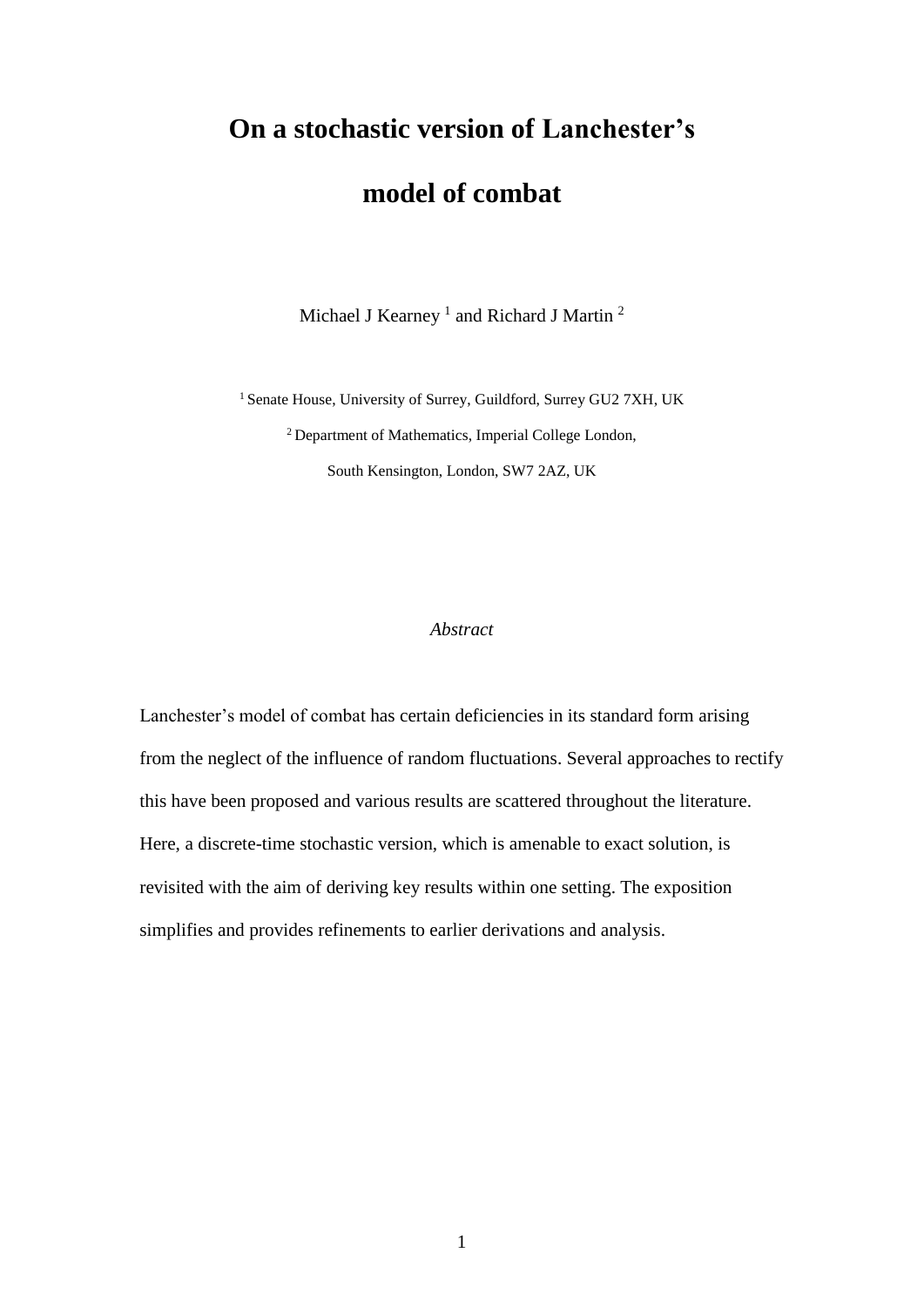### **1. Introduction**

In its standard form, Lanchester's model of combat [1, 2] describes two groups engaged in an attritional battle whose populations  $x(t)$  and  $y(t)$  evolve according to,

$$
\frac{dx}{dt} = -\frac{g(y)}{d(x, y)}; \qquad \frac{dy}{dt} = -\frac{f(x)}{d(x, y)}.
$$
 (1)

Here,  $f(x)$  and  $g(y)$  are positive, strictly increasing functions representing the combat strengths of the two groups. A natural choice is  $f(x) = ax$ ;  $g(y) = by$ , known as the 'square-law' case (see below as to why), but other choices are possible [3]. The 'screening function'  $d(x, y)$  is often set equal to one. With complete generality, for any  $d(x, y) > 0$ , the solution trajectory  $(x(t), y(t))$  satisfies,

$$
F(x(t)) - G(y(t)) = C;
$$
  
\n
$$
F(x) = \int_0^x f(x') dx', \qquad G(y) = \int_0^y g(y') dy'
$$
\n(2)

where  $C = F(M) - G(N)$  is a constant of the motion which depends on the initial values  $x(0) = M$  and  $y(0) = N$ . The group whose population reduces to zero first is deemed to have lost the battle. This modelling framework can be employed to study competition in numerous areas beyond polemology (Lanchester's original area of interest), ranging from microeconomics through to ecology.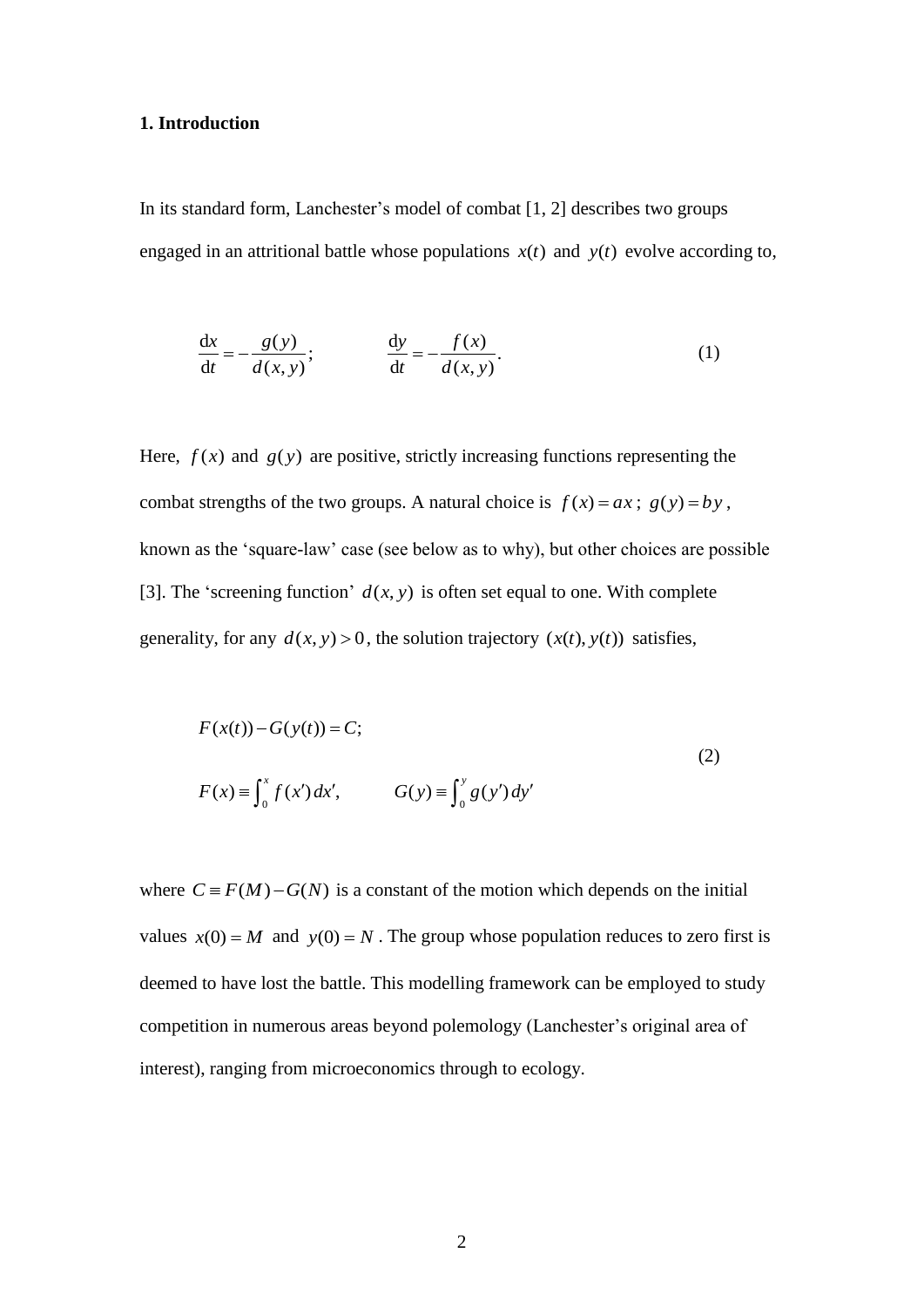The structure of (2) already provides some interesting insights [3]. First, the screening function  $d(x, y)$  affects the time to realize victory but *not* the trajectory (one can always transform the time variable to absorb it). Second, if  $C > 0$  then the group whose population is labelled  $x(t)$  is victorious (i.e.  $y(t)$  will reach zero first) and there is a specified number of 'survivors' *S* given by the implicit equation  $F(S) = C$ . Conversely, if  $C < 0$  then the group whose population is labelled  $y(t)$  is victorious and the number of survivors is given by  $G(S) = -C$ . Logically, therefore, a perfectly matched battle is one where  $C = 0$ . However, the model is clearly deficient as  $C \rightarrow 0$  since the number of survivors vanishes. More realistically, if C is 'small' stochastic effects cannot be ignored, since fluctuations eventually lead to one group or the other acquiring a decisive advantage which ultimately leads to victory.

An adaptation which allows for an element of randomness was studied in some detail in [4]. This built upon a simpler, discrete-time model presented in [5]. One can generalise the latter to suit our present purpose (see also [6, 7]) by defining a stochastic process on an integer state-space with transition probabilities,

$$
P[(x, y) \to (x - 1, y)] = \frac{g(y)}{f(x) + g(y)}
$$
  
(3)  

$$
P[(x, y) \to (x, y - 1)] = \frac{f(x)}{f(x) + g(y)}
$$

starting at  $(x, y) = (M, N)$  and terminating when either x or y reaches zero. The connection with the deterministic model (1) becomes clearer after making the formal choice  $d(x, y) = f(x) + g(y)$ . The fundamental quantity of interest in this model is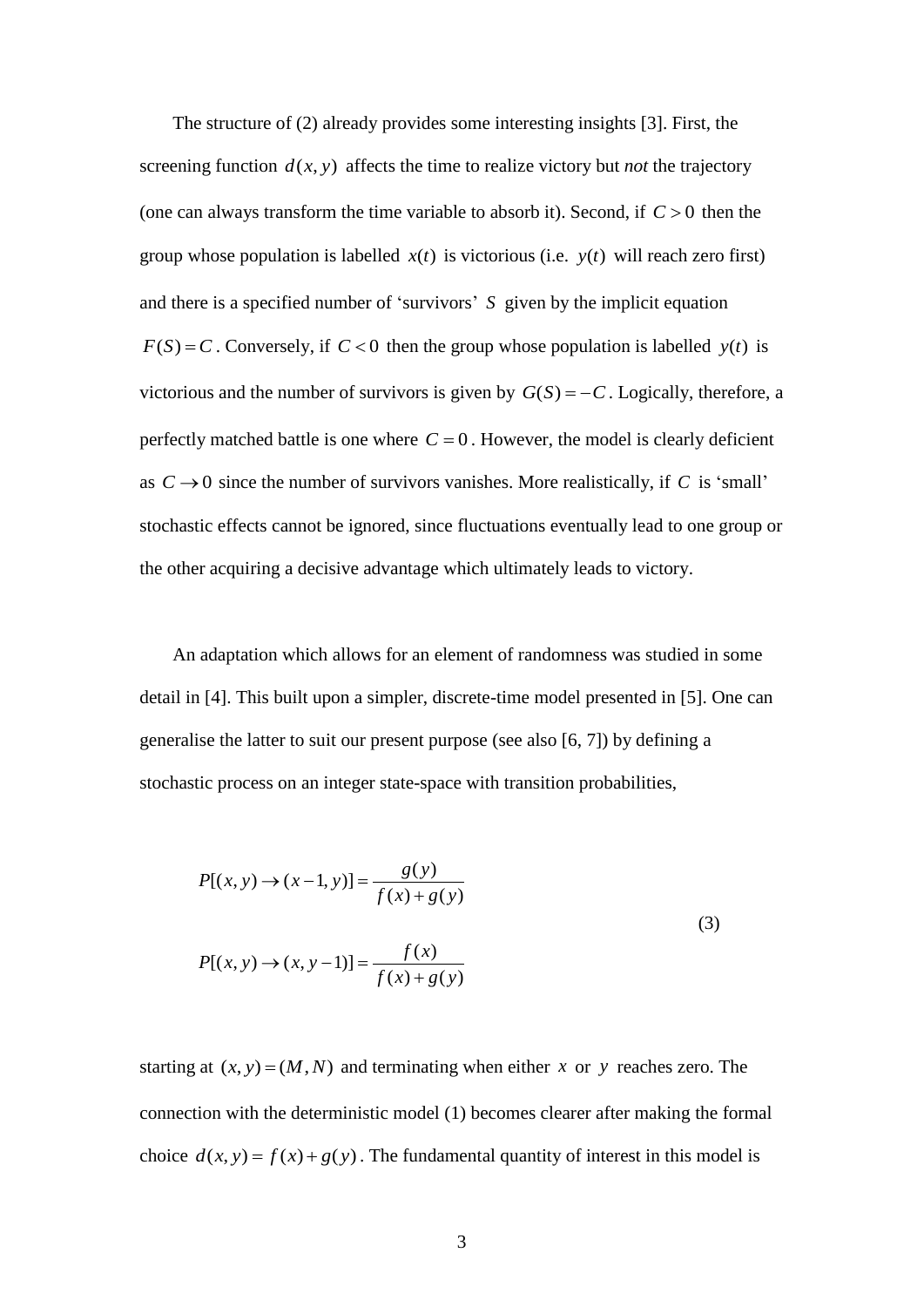the probability  $P(M, f; N, g | S)$  that Group #1, whose initial population was M, is victorious with precisely *S* survivors. From this, the overall probability of that group being victorious is given by  $P(M, f; N, g) \equiv \sum_{s=1}^{M} P(M, f; N, g | S)$ . Regarding notation, the probability that Group #2, whose initial population was *N* , is victorious with S survivors is denoted  $P(N, g; M, f | S)$ , and clearly it must be the case that  $P(M, f; N, g) = 1 - P(N, g; M, f)$ . The analysis in [4] stops short of providing a general expression for  $P(M, f; N, g | S)$ , but it was derived in the context of diminishing urn models in [6, 7], building on the work in [8]. A *fully simplified* expression for  $P(M, f; N, g)$  has not been provided to our knowledge.

Long ago, exact solutions for  $P(M, f; N, g | S)$  and  $P(M, f; N, g)$  for certain special cases of the process (3) were found and given in [9, 10]. One of these is the square-law case  $f(x) = ax$ ;  $g(y) = by$  which describes global, all-onto-all combat. The name is informed by how numerical superiority determines which group is victorious in the deterministic model, for which the relevant criterion is whether 2  $C = \frac{1}{2} a M^2 - \frac{1}{2} b N^2$  is greater or less than zero. As a matter of historical interest, when  $a = b = 1$  the square-law case reduces to the so-called 'OK Corral' model, which was defined quite independently in [11], analysed further in [5, 12] and comprehensively explored in [13, 14]. Inspired by the infamous gunfight in Tombstone, Arizona in 1881, the OK Corral model evocatively captures the essence of two groups engaged in random all-onto-all combat. We take the opportunity here to say that recognition for providing the solution to this model should also go to the authors of [9, 10]. Outside of their analyses, however, which rely heavily on the precise form of  $f(x)$  and  $g(y)$ , less is known.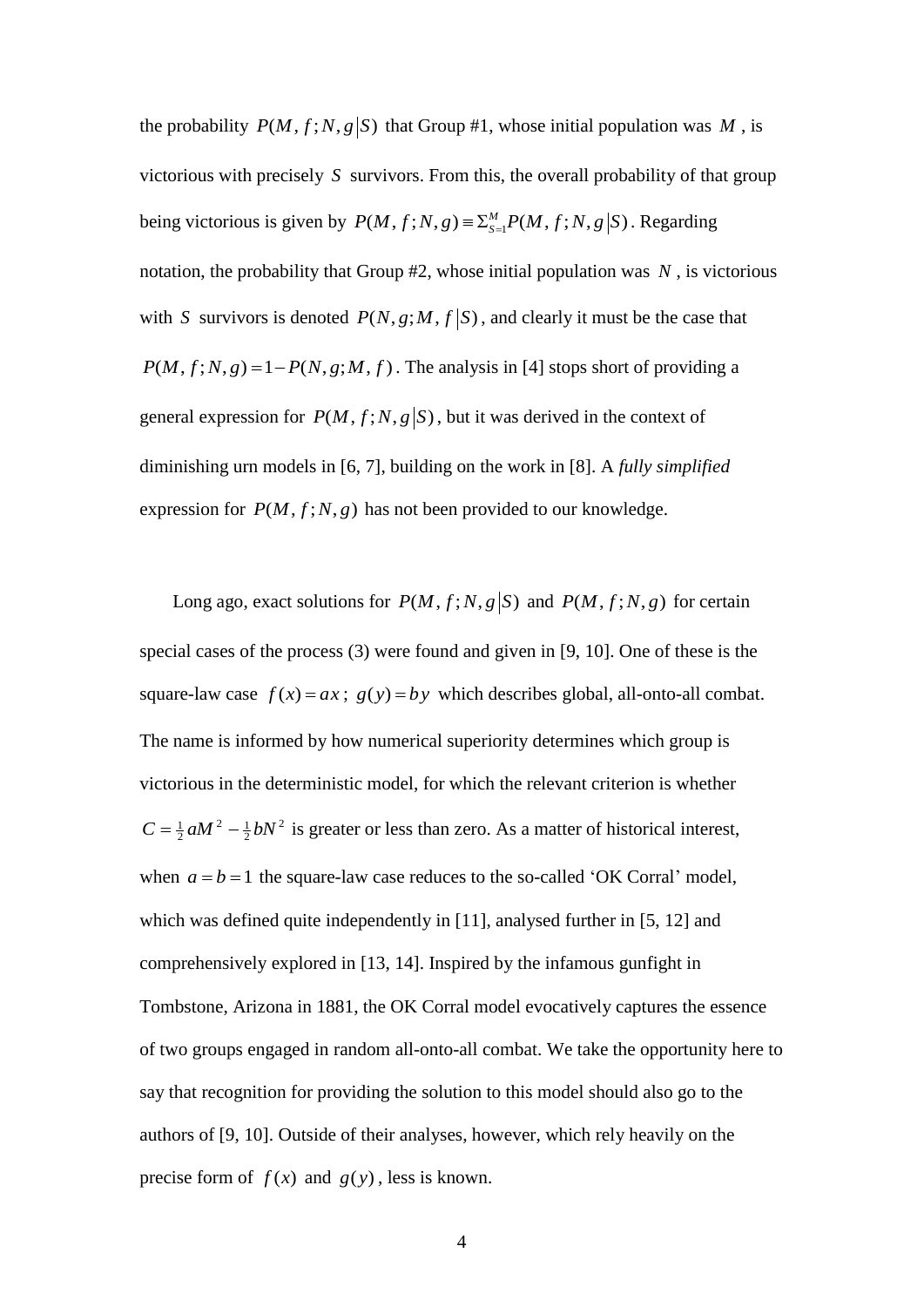In this paper we show how to derive exact expressions for  $P(M, f; N, g | S)$  and  $P(M, f; N, g)$  for general  $f(x)$  and  $g(y)$ . The primary motivation behind the work is to simplify and unify what is already known into a single framework. In that spirit, where results are simply extensions to existing results they are clearly presented as such. Our approach is to apply the basic embedding technique alluded to in [4, 5] but in a more direct manner, making no reference to the Friedman urn process and therefore avoiding the need for any time-reversal transformation. This more direct approach was articulated in [7] but the execution here is, in several respects, rather different and leads to alternative representations of certain results which prove to be of great utility. The embedding method enables one to express  $P(M, f; N, g | S)$  and  $P(M, f; N, g)$  in terms of integrals involving the transition probabilities of a pure death process. These integrals reduce quickly to give compact results which agree with those derived in [9, 10] for the special cases using different techniques. The integral representations also naturally lead to approximations which are, in practical terms, often accurate even for quite small values of *M*,*N* .

#### **2. Exact solutions**

The time evolution of the process may be thought of as a decreasing directed path on a square lattice, whose axes label the populations of the two groups and where individual steps are taken with probabilities given by (3); see figure 1. It is evident that  $P(M, f; N, g | S)$  can be expressed as the sum of the probabilistic weights of all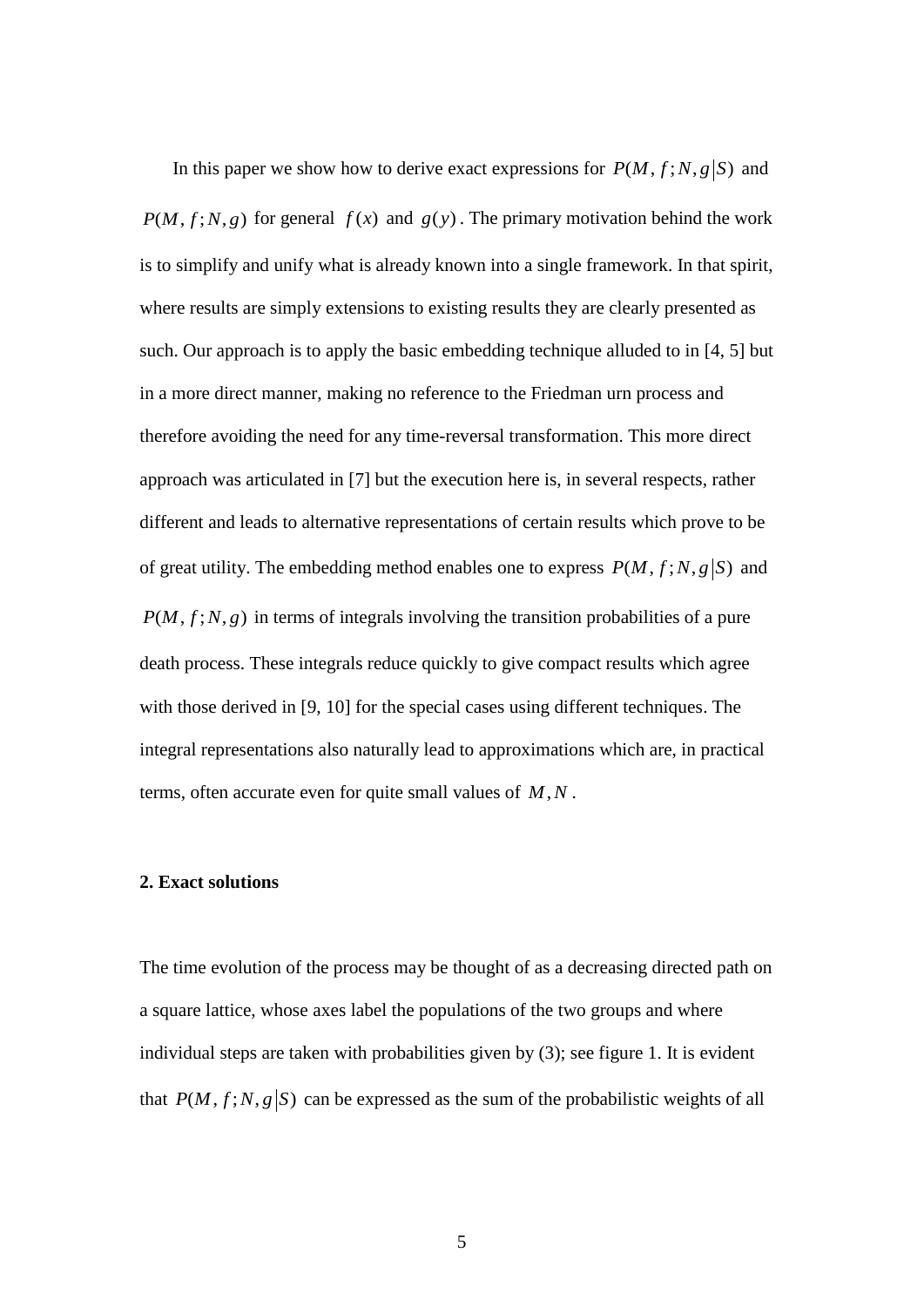

**Figure 1**: A step by step trajectory of the process for a square-law battle with  $a = 1, b = 2$ , starting at  $(M, N) = (6, 5)$  and ending at  $(S, 0) = (2, 0)$ . The straight dashed line represents the boundary marking equal combat strength  $(C = 0)$ . In this example, the weaker group at the outset (Group #1, for which the win probability is  $\approx 0.31$ ) is victorious. The curved line represents the deterministic solution trajectory, for which the stronger group at the outset is always victorious.

possible paths which start at the point  $(M, N)$  and end at the point  $(S, 0)$ . To carry out this procedure we employ a technique, described in more detail in [5, 7, 15], the origins of which may be traced back to the work in [16] on embedding urn schemes into continuous time Markov branching processes. In what follows we use the shorthand notation  $f(k) \equiv f_k$  and  $g(k) \equiv g_k$  for  $k > 0$ .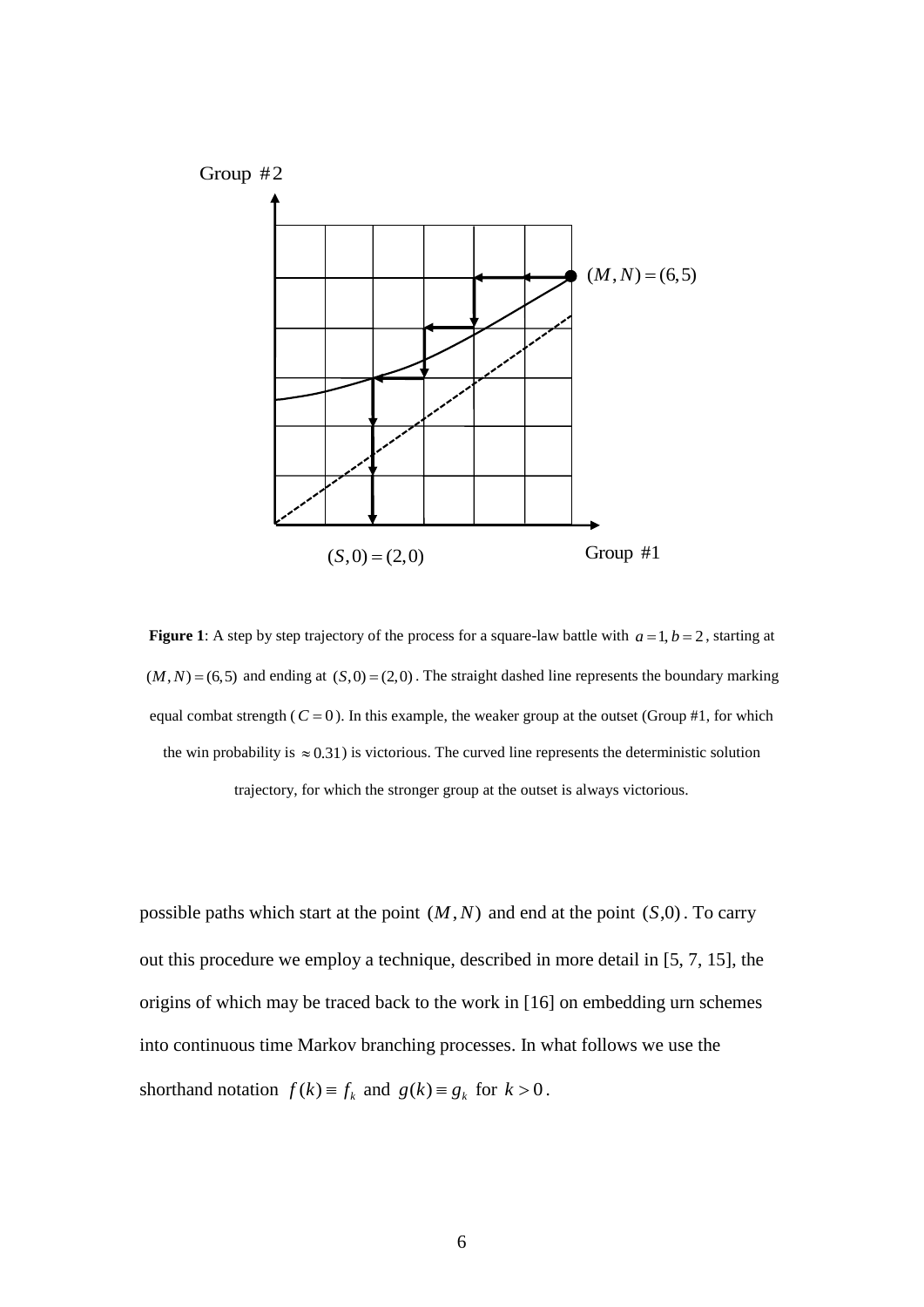Let  $X(t)$  be a continuous-time death process on the non-negative integers with state-dependent transition rates  $f_k^{-1}$  $f_k^{-1}$  and an absorbing state at  $k = 0$ , and suppose  $X(0) = M$ . We denote the probability that  $X(t)$  is in state  $k \leq M$  at time t by  $P_f(M,k;t)$  which satisfies the master equation,

$$
\frac{\mathrm{d}}{\mathrm{d}t} P_f(M, k; t) = f_{k+1}^{-1} P_f(M, k+1; t) - f_k^{-1} P_f(M, k; t)
$$

with  $f_0^{-1} \equiv 0$ . This is straightforward to solve by Laplace transforms and residue calculus (recall that  $f(x)$  is strictly increasing so  $f_i \neq f_j$  unless  $i = j$ );

$$
P_f(M,k;t) = f_k \sum_{j=k}^{M} \frac{1}{f_j} \left\{ \prod_{\substack{i=k \\ i \neq j}}^{M} \frac{f_j}{f_j - f_i} \right\} e^{-t/f_j}.
$$
 (4)

This simplifies when  $k = M$  to give  $P_f(M, M; t) = e^{-t/f_M}$ . The expression holds for  $k = 0$  in the sense that one may set  $k = 0$  and take the limit  $f_0 \rightarrow \infty$ . This yields,

$$
P_f(M, 0; t) = 1 - \sum_{j=1}^{M} \left\{ \prod_{\substack{i=1 \\ i \neq j}}^{M} \frac{f_j}{f_j - f_i} \right\} e^{-t/f_j}.
$$
 (5)

The probability density function  $p_f(M, k; T)$  for the first passage time T for  $X(t)$  to reach state  $k < M$  is simply the transition rate from state  $k+1$  multiplied by the probability of being in state  $k+1$  at time  $T$ , thus,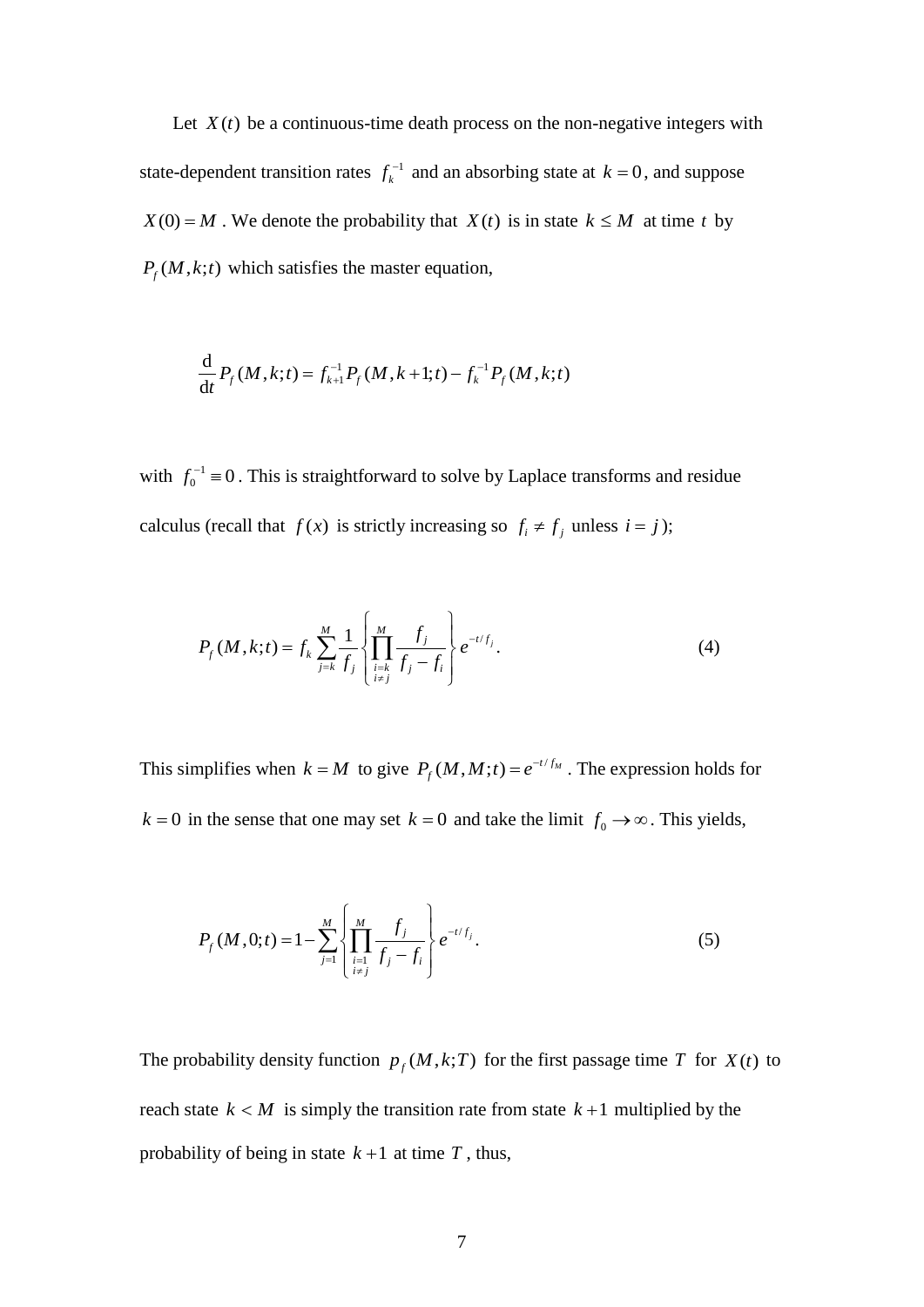$$
p_f(M, k; T) = f_{k+1}^{-1} P_f(M, k+1; T)
$$
\n
$$
= \sum_{j=k+1}^{M} \frac{1}{f_j} \left\{ \prod_{\substack{i=k+1 \ i \neq j}}^{M} \frac{f_j}{f_j - f_i} \right\} e^{-T/f_j}.
$$
\n(6)

When  $k = M - 1$  this simplifies to give  $p_f(M, M - 1; T) = f_M^{-1} e^{-T/f_M}$ .

Together with  $X(t)$ , let us consider an independent death process  $Y(t)$  with *Y*(0) = *N* and state-dependent transition rates  $g_k^{-1}$ . The probability that *Y*(*t*) makes the jump from *N* to  $N-1$  before  $X(t)$  makes the jump from *M* to  $M-1$  is straightforward to evaluate;

$$
P[(M, N) \to (M, N-1)] = \int_0^\infty p_g(N, N-1; T) P_f(M, M; T) dT
$$
  
= 
$$
\frac{f_M}{f_M + g_N}
$$

and, conversely,  $P[(M, N) \rightarrow (M - 1, N)] = g_N / (g_N + f_M)$ . With reference to (3), this generates the correct transition probabilities for the first step of the process. The basic idea then comes from recognising that, since the processes  $X(t)$  and  $Y(t)$  are memoryless, by integrating over all possible realisations one can effectively sum over sets of lattice paths, the probabilistic weights of which are automatically generated and correctly counted [15]. The independence of  $X(t)$  and  $Y(t)$  means the model is effectively decoupled; see also [5, 7].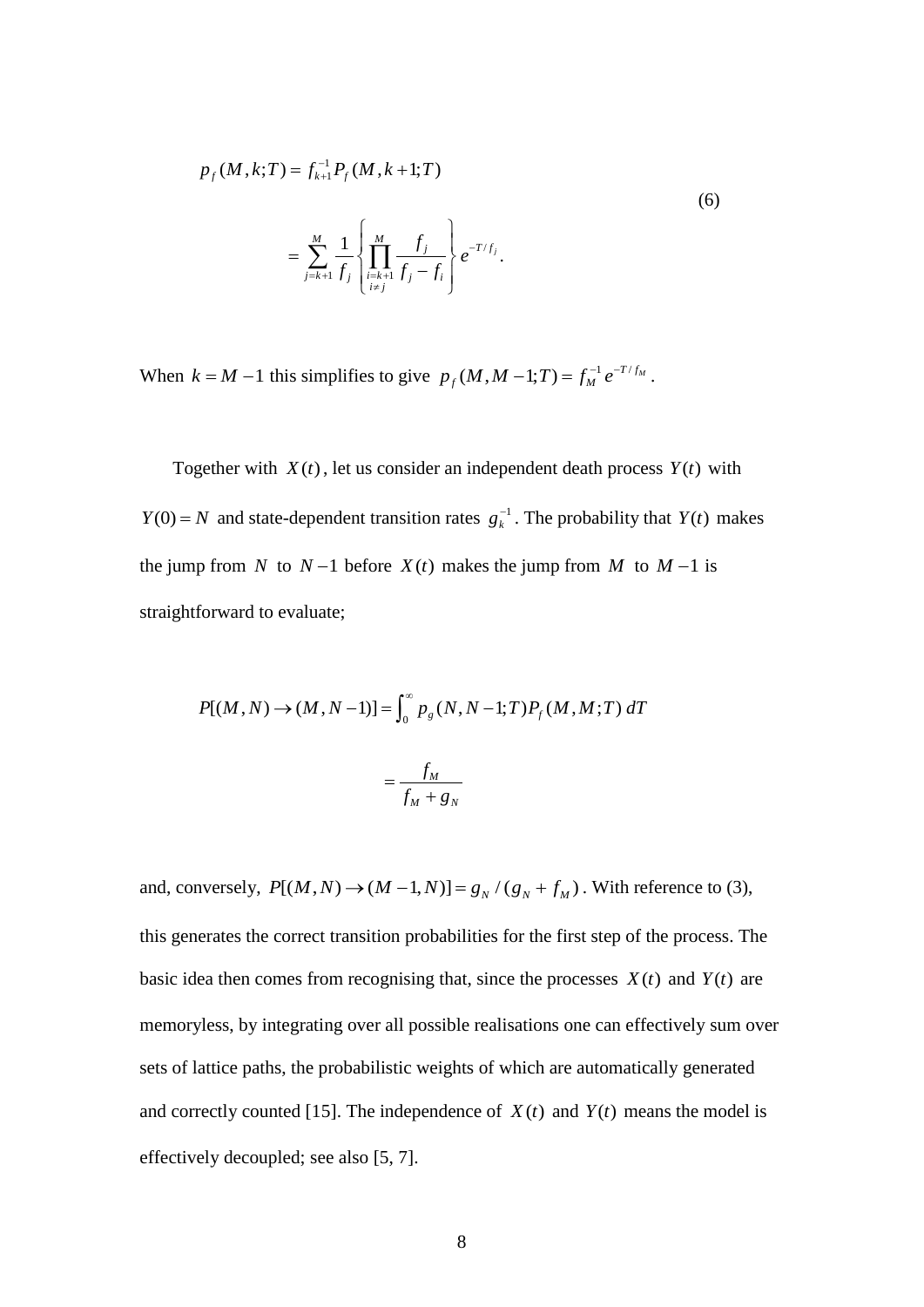One can therefore evaluate  $P(M, f; N, g | S)$  by integrating over all realisations in which, at the time the process  $Y(t)$  makes the transition to state 0, the process  $X(t)$ is in a given state  $S > 0$ ;

$$
P(M, f; N, g | S) = \int_0^\infty p_g(N, 0; T) P_f(M, S; T) dT.
$$
 (7)

Using (4) and (6) one obtains, after carrying out the integral,

$$
P(M, f; N, g | S) = f_S \sum_{\ell=1}^{N} \left\{ \prod_{\substack{u=1 \ u \neq \ell}}^{N} \frac{g_{\ell}}{g_{\ell} - g_{u}} \right\} \sum_{j= S}^{M} \frac{1}{f_{j}} \left\{ \prod_{\substack{i= S \ i \neq j}}^{M} \frac{f_{j}}{f_{j} - f_{i}} \right\} \frac{f_{j}}{f_{j} + g_{\ell}}.
$$

This looks cumbersome, but the summation over  $\ell$  can be performed exactly using the following partial fraction identity (noting  $g_i \neq g_j$  unless  $i = j$ );

$$
\prod_{\ell=k}^{N} \frac{1}{1 + g_{\ell} z} \equiv \sum_{\ell=k}^{N} \left\{ \prod_{\substack{u=k \\ u \neq \ell}}^{N} \frac{g_{\ell}}{g_{\ell} - g_{u}} \right\} \frac{1}{1 + g_{\ell} z}
$$
(8)

with the assignment  $z = f_j^{-1}$ , leading to the final result, valid for  $S > 0$ ,

$$
P(M, f; N, g | S) = f_s \sum_{j=s}^{M} \frac{1}{f_j} \left\{ \prod_{\substack{i=1 \ i \neq j}}^{M} \frac{f_j}{f_j - f_i} \right\} \left\{ \prod_{\ell=1}^{N} \frac{f_j}{f_j + g_\ell} \right\}.
$$
 (9)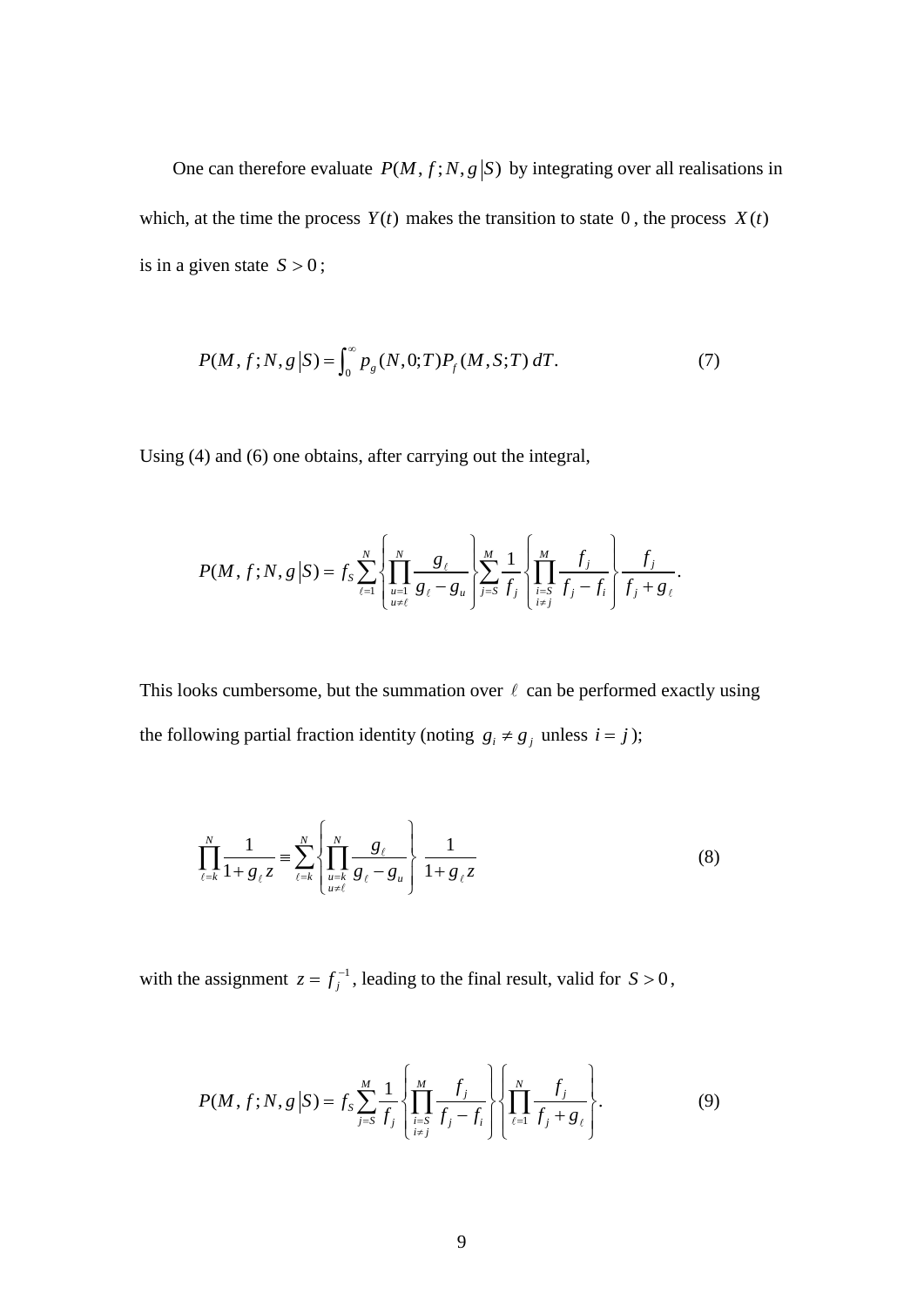This expression is *exact*, and, with modest effort, one can see that it is the same as the expressions given in [6, 7]. From (9) one can evaluate  $P(M, f; N, g)$  by summing over *S* . This can be done by reversing the order of the summations and using the following identity which can be proved by induction on *k* ;

.

$$
\sum_{s=k}^{j} \frac{f_s}{f_j} \left\{ \prod_{i=s}^{j-1} \frac{f_j}{f_j - f_i} \right\} \equiv \prod_{i=k}^{j-1} \frac{f_j}{f_j - f_i}.
$$

The result is,

$$
P(M, f; N, g) = \sum_{j=1}^{M} \left\{ \prod_{\substack{i=1 \ i \neq j}}^{M} \frac{f_j}{f_j - f_i} \right\} \left\{ \prod_{\ell=1}^{N} \frac{f_j}{f_j + g_{\ell}} \right\}.
$$
 (10)

This expression, as far as we are aware, has not been presented before. Alternatively, one can derive (10) by integrating over all realisations in which, at the time the process  $Y(t)$  makes the transition to state 0, the process  $X(t)$  is *not* in state 0;

$$
P(M, f; N, g) = \int_0^\infty p_g(N, 0; T) \left[1 - P_f(M, 0; T)\right] dT.
$$
 (11)

Using (5) and (6) one obtains after carrying out the integral,

$$
P(M, f; N, g) = \sum_{\ell=1}^{N} \left\{ \prod_{\substack{u=1 \ u \neq \ell}}^{N} \frac{g_{\ell}}{g_{\ell} - g_{u}} \right\} \sum_{j=1}^{M} \left\{ \prod_{\substack{i=1 \ i \neq j}}^{M} \frac{f_{j}}{f_{j} - f_{i}} \right\} \frac{f_{j}}{f_{j} + g_{\ell}}.
$$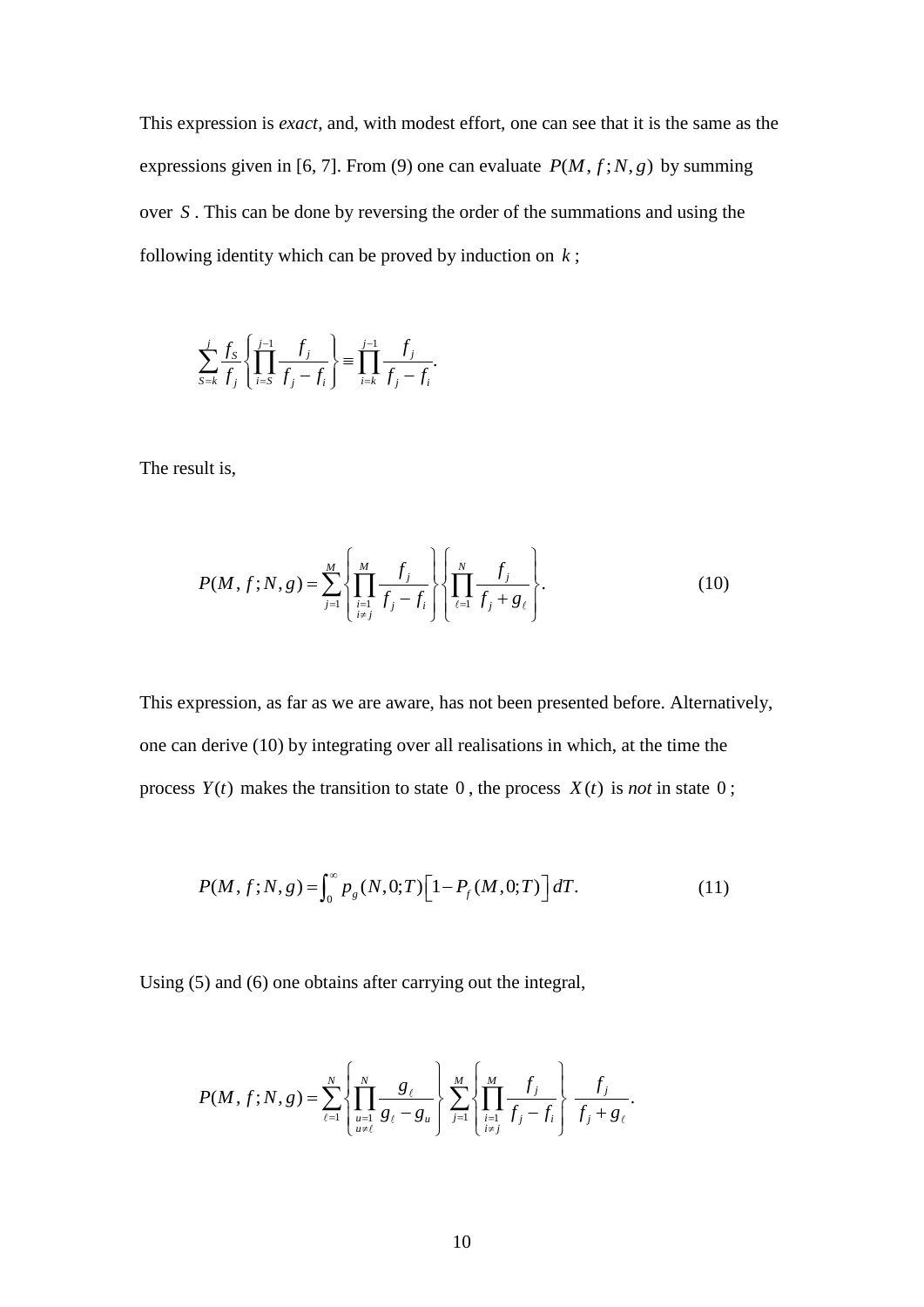Again, the summation over  $\ell$  can be performed using (8) leading to (10). Together with (9), one has the two key results from which other statistical quantities related to the process can be calculated.

With reference to (3), and exploiting the directional nature of the process, it is clear that  $P(M, f; N, g)$  must obey the recurrence equation,

$$
P(M, f; N, g) = \frac{g_N}{g_N + f_M} P(M - 1, f; N, g)
$$
  
+ 
$$
\frac{f_M}{f_M + g_N} P(M, f; N - 1, g)
$$
 (12)

with boundary conditions  $P(M, f; 0, g) = 1$  and  $P(0, f; N, g) = 0$ . One may show that (10) satisfies (12) as required. The symmetry  $P(M, f; N, g) = 1 - P(N, g; M, f)$  is hard to see from (10) but may be established from (11) since,

$$
P(M, f; N, g) = \int_0^\infty p_g(N, 0; T) dT - \int_0^\infty p_g(N, 0; T) P_f(M, 0; T) dT
$$
  
= 1 - P(N, g; M, f).

The final step recognises that the second integral is over realisations for which, at the time the process  $Y(t)$  makes the transition to state 0, the process  $X(t)$  is *already* in state  $0$ . All such realisations have the property that at the time the process  $X(t)$ reached state  $0$ ,  $Y(t)$  was greater than  $0$  almost surely; hence the group whose initial population was *N* wins. This train of logic leads to an alternative expression,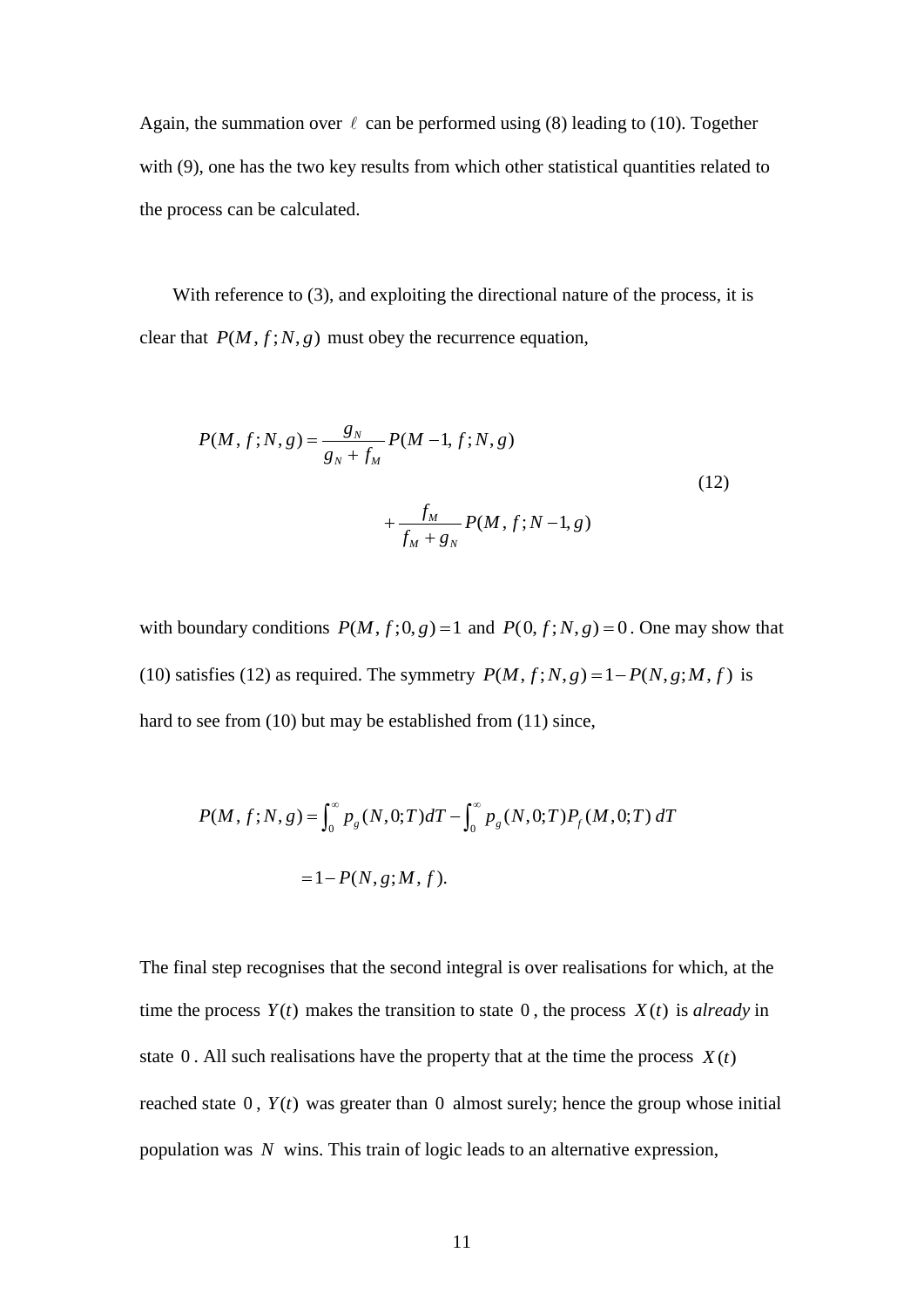$$
P(M, f; N, g) = \int_0^\infty p_f(M, 0; T) P_g(N, 0; T) dT
$$
  
= 
$$
\int_0^\infty p_f(M, 0; T) \int_0^T p_g(N, 0; T') dT' dT
$$
 (13)

where we have used the fact that since the state  $k = 0$  is absorbing,

$$
P_g(N,0;T) = \int_0^T p_g(N,0,T') dT'.
$$

The symmetry  $P(M, f; N, g) = 1 - P(N, g; M, f)$  follows from (13) by integrating by parts. The criterion for a perfectly matched battle is simply  $P(M, f; N, g) = \frac{1}{2}$ .

For the square-law case one has  $f(x) = ax$ ;  $g(y) = by$ , whereupon the results (9) and (10) can be simplified to,

$$
P(M, f; N, g | S) = S\left(\frac{a}{b}\right)^N \sum_{j=S}^M \frac{(-1)^{M-j} j^{M+N-S-1}}{(j-S)!(M-j)!} \frac{\Gamma(aj/b+1)}{\Gamma(N+aj/b+1)}
$$

$$
P(M, f; N, g) = \left(\frac{a}{b}\right)^N \sum_{j=1}^M \frac{(-1)^{M-j} j^{M+N}}{(M-j)! j!} \frac{\Gamma(aj/b+1)}{\Gamma(N+aj/b+1)}
$$

where  $\Gamma(z)$  is the Gamma function. These are precisely the results given in [9, 10], where they are derived after a challenging analysis from (12) and related expressions using a technique which has restricted applicability. As mentioned in the Introduction,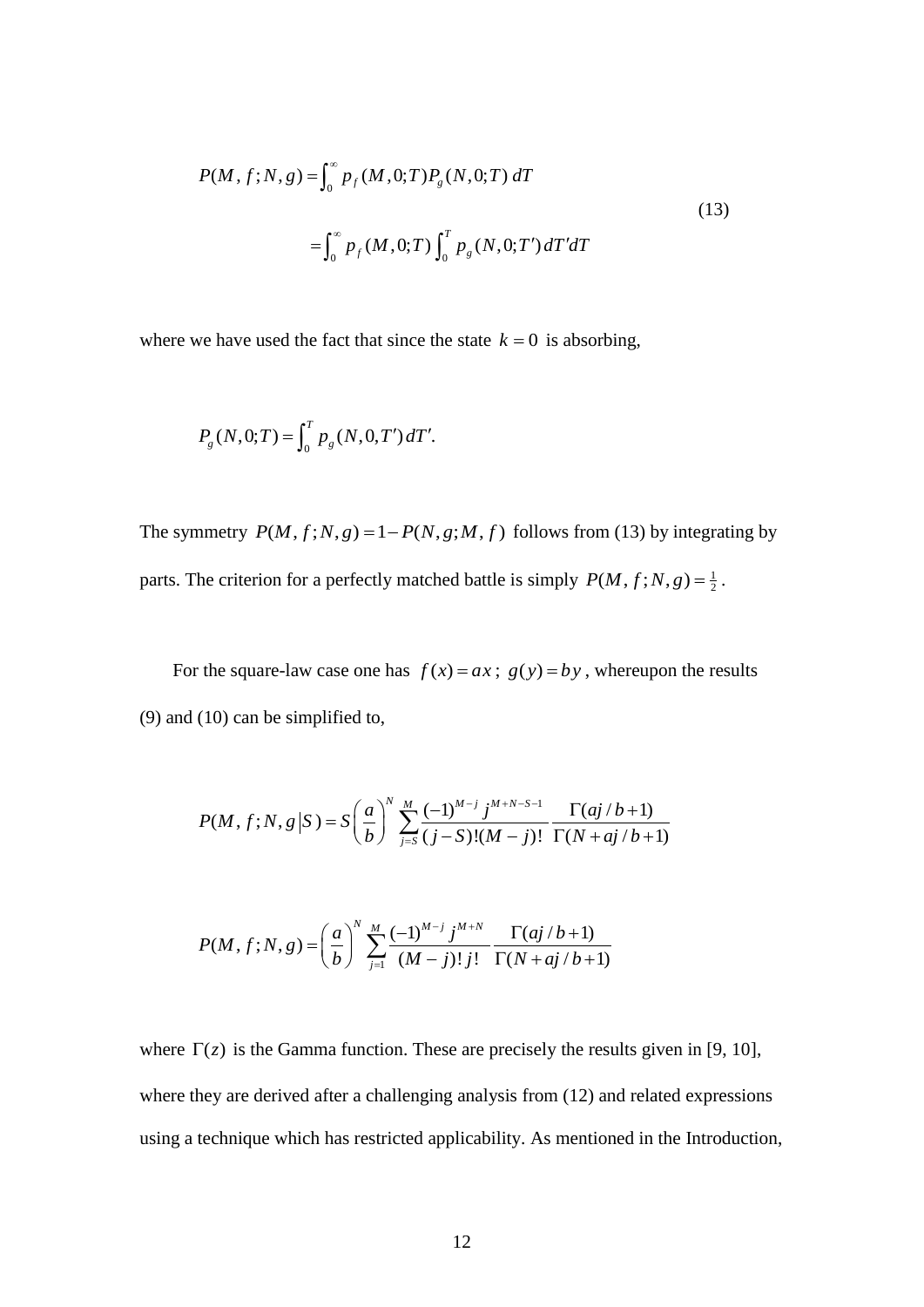by setting  $a = b = 1$  the OK Corral model is recovered. This has been analysed in isolation and the relevant cases have been obtained independently [13, 14].

### **3. Large scale behaviour**

Although (9) and (10) are exact, they are computationally intensive to evaluate at large scale. Fortunately, the integral representations (7) and (13) provide an ideal starting point for making accurate approximations. This is based on the fact that, provided the growth of the function  $f(x)$  (and in turn  $g(y)$ ) is no faster than polynomial (a weak restriction in practice), the probability density function (6) is asymptotically normal as  $M \rightarrow \infty$  (see e.g. [15]), and in particular for  $k = 0$ ,

$$
p_f(M, 0; T) \approx \frac{1}{\sqrt{2\pi \mathcal{F}(M)}} \exp\left\{-\frac{(T - F(M))^2}{2\mathcal{F}(M)}\right\}
$$
(14)

where  $F(M)$  is given by (2) and,

$$
\mathcal{F}(M) \equiv \int_0^M f(x')^2 dx'.
$$

This is simply a consequence of the central limit theorem for independent but nonidentically distributed random variables, noting that the mean and variance of the first passage time *T* are given by,

$$
E[T] = \sum_{j=1}^{M} f_j \approx F(M); \qquad \text{Var}[T] = \sum_{j=1}^{M} f_j^2 \approx \mathcal{F}(M).
$$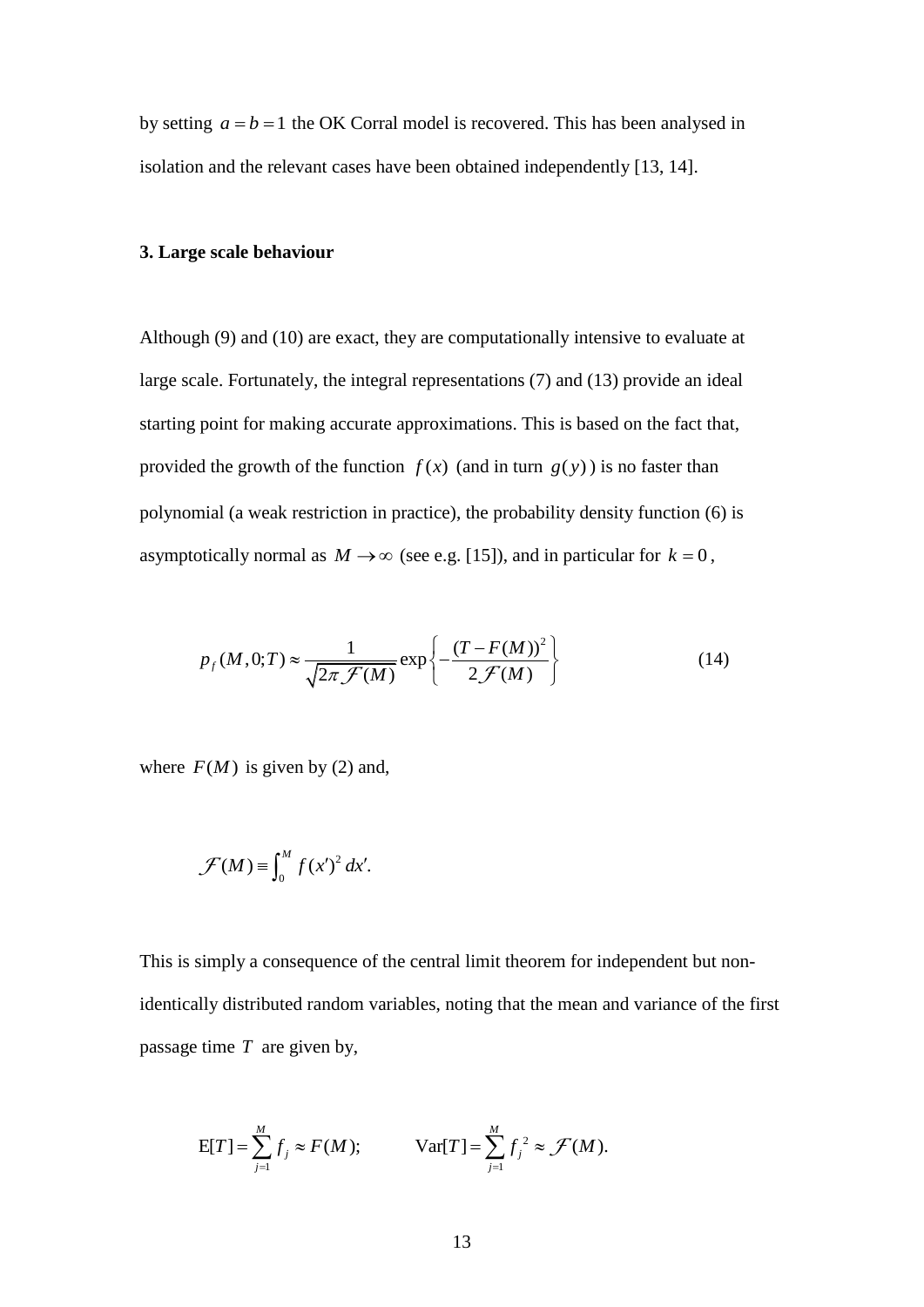Using (13) in conjunction with (14), as well as its natural extension to

approximate  $p_g(N,0;T)$  in terms of  $G(N)$  and  $\mathcal{G}(N) \equiv \int_0^N g(y')^2$  $G(N) \equiv \int_0^N g(y')^2 dy'$ , and carrying out one of the integrals explicitly, one can obtain an estimate for  $P(M, f; N, g)$ ;

$$
P(M, f; N, g) \approx \Phi(\theta) \equiv \frac{1}{\sqrt{2\pi}} \int_{-\infty}^{\theta} e^{-t^2/2} dt
$$
  

$$
\theta(M, f; N, g) = \frac{F(M) - G(N)}{\sqrt{\mathcal{F}(M) + \mathcal{G}(N)}}.
$$
 (15)

This result was given in [4], but the derivation here is somewhat distinct. It should be noted from (15) that  $\theta(M, f; N, g) = -\theta(N, g; M, f)$  which ensures that  $P(M, f; N, g) = 1 - P(N, g; M, f)$ . The condition for a perfectly matched battle is simply  $\theta = 0$  which implies  $F(M) = G(N)$  or  $C = 0$ . This is precisely as deduced from (2) but now it has a much broader interpretation.

The accuracy of (15) gets better as  $M, N \rightarrow \infty$ , but it can provide good answers even for small values of M, N. For example, for a square-law battle with  $a = 1, b = 1$ , starting at  $(M, N) = (12, 10)$ , the exact probability according to (10) of the larger group winning is  $= 0.768...$ , whereas the approximate probability according to (15) is  $\approx 0.77$ . Of course, one should not push things too far at small scale; e.g., with  $a = 1, b = 2$  and starting at  $(M, N) = (12, 8)$ , the exact probability of the larger group winning is = 0.575..., whereas the approximate probability is  $\approx 0.60$ .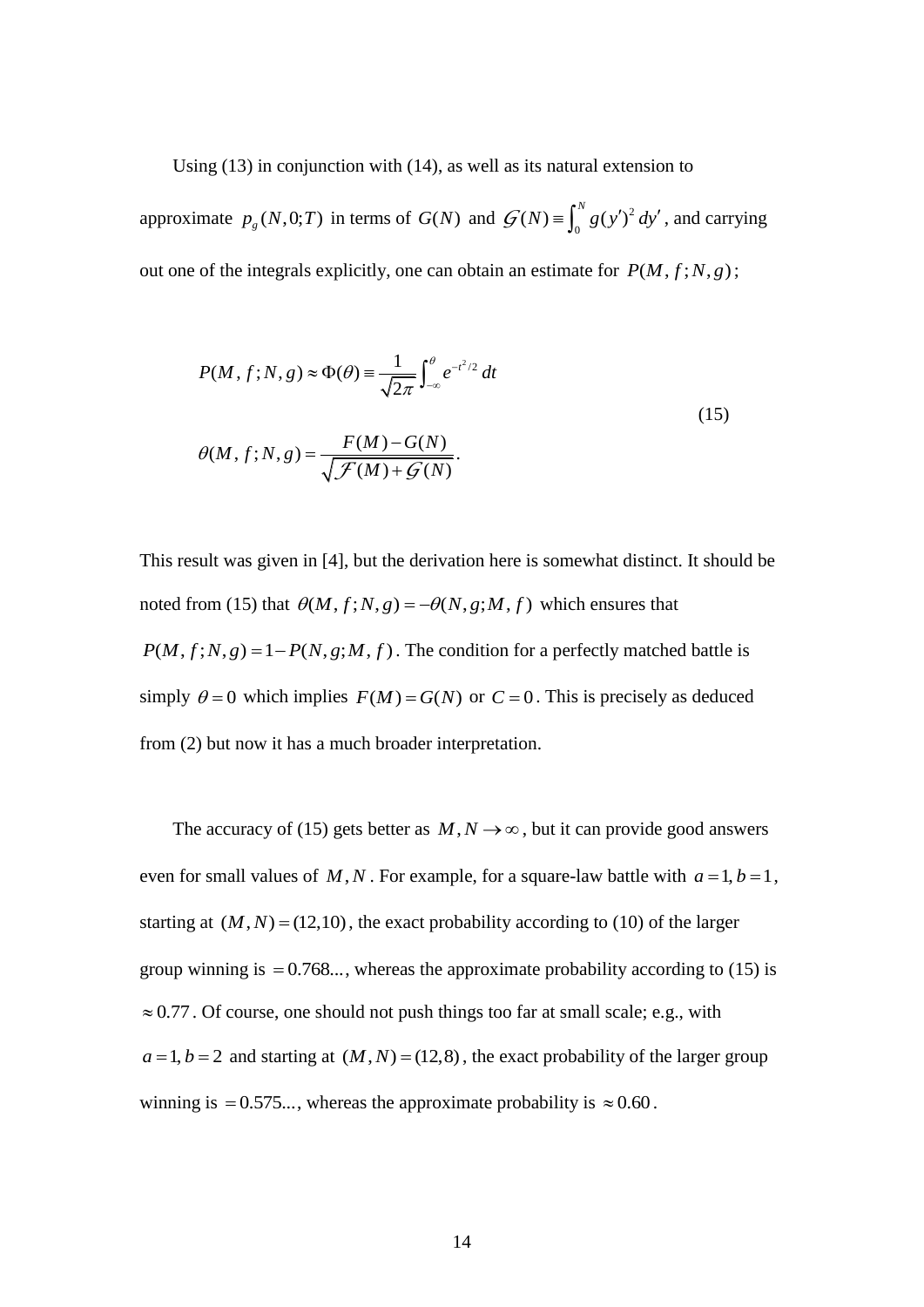Concerning the number of survivors, one can estimate  $P(M, f; N, g|S)$  using (7) by writing  $P_f(M, S; T) \approx f(S) p_f(M, S; T)$  and replacing  $F(M)$  in (14) with  $F(M) - F(S)$ . After carrying out the integral in (7) one has,

$$
P(M, f; N, g | S) \approx \frac{f(S)}{\sqrt{2\pi(\mathcal{F}(M) + \mathcal{G}(N))}}
$$
\n
$$
\times \exp\left(-\frac{(G(N) - F(M) + F(S))^2}{2(\mathcal{F}(M) + \mathcal{G}(N))}\right).
$$
\n(16)

Noting that  $f(S) = dF(S)/dS$  one has the consistency check,

$$
P(M, f; N, g) = \sum_{S=1}^{M} P(M, f; N, g | S)
$$

$$
\approx \int_{0}^{\infty} P(M, f; N, g | S) dS = \Phi(\theta).
$$

As far as we are aware (16) has not been presented before as such. From it one can calculate many quantities relating to the size of the surviving population. For example, the expected number of survivors  $E_{\mu}$ [S], *given* that Group #1 whose initial population is *M* wins, is as follows,

$$
E_{\#1}[S] = \sum_{s=1}^{M} S \frac{P(M, f; N, g | S)}{P(M, f; N, g)} \approx \frac{1}{\Phi(\theta) \sqrt{2\pi}} \int_{0}^{\infty} q(z) e^{-(z-\theta)^{2}/2} dz
$$
  
(17)  

$$
q(z) = F^{-1} \Big[ z \sqrt{\mathcal{F}(M) + \mathcal{G}(N)} \Big].
$$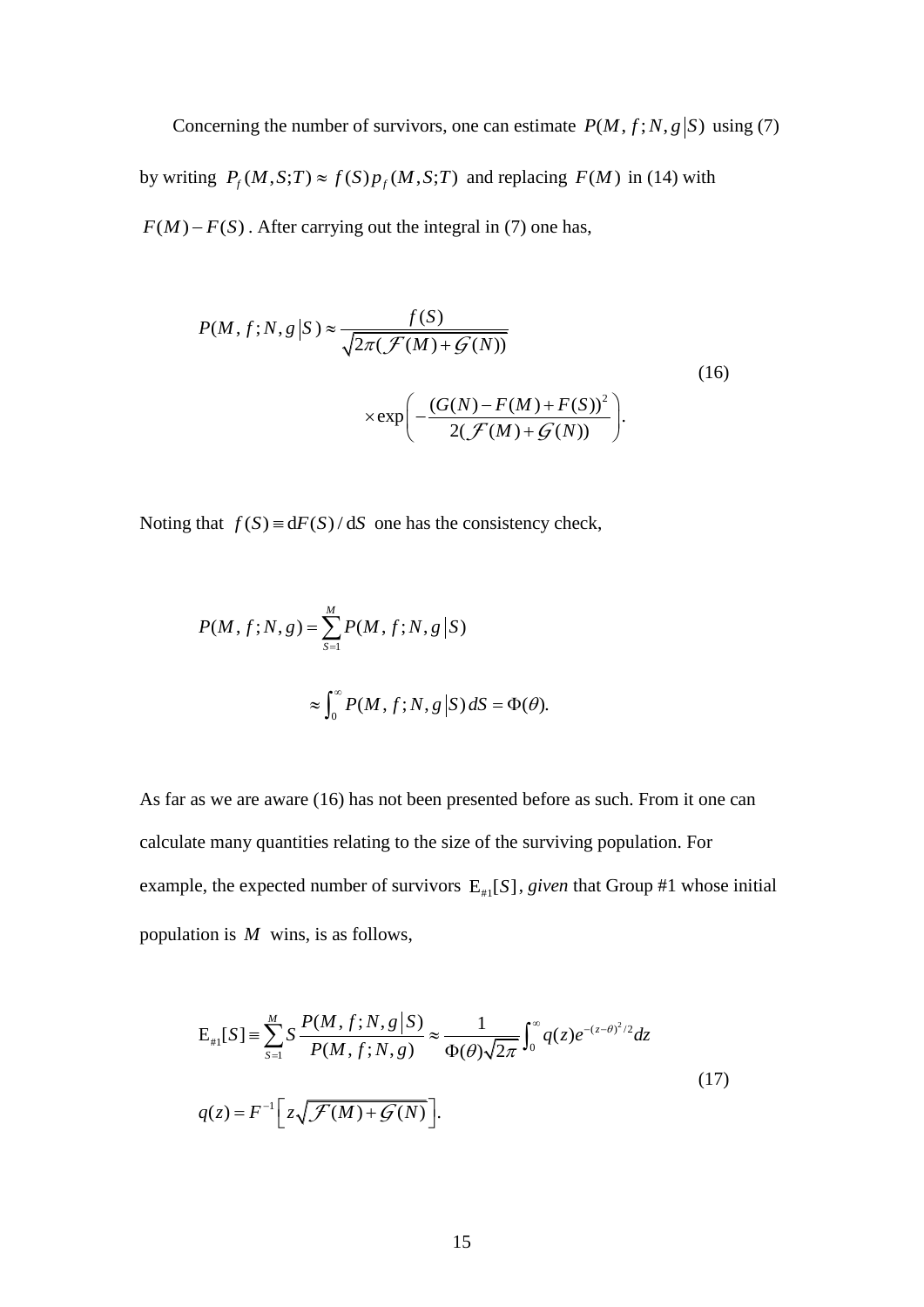If the level of combat superiority is such that Group #1 is overwhelmingly likely to be victorious, which implies  $\theta \gg 1$  or  $\Phi(\theta) \approx 1$ , then the integrand of (17) is dominated by contributions in the vicinity of  $z = \theta$ . It may thus be approximated as,

$$
E_{\#1}[S] \approx q(\theta) = F^{-1}(F(M) - G(N)) = F^{-1}(C).
$$

This is the same as the number of survivors in the deterministic model. Moreover, one may show that the variance  $Var_{\theta_{1}}[S] \approx (dq(z)/dz|_{z=0})^2$  $Var_{\{a\}}[S] \approx \left(\frac{dq(z)}{dz}\Big|_{z=\theta}\right)^2 \ll q(\theta)^2$ , which implies that the number of survivors in any given battle is likely to be close (in the sense of a small coefficient of variation) to the deterministic result. This is intuitively appealing, since stochastic effects will be minimal if the odds of winning are overwhelming.

On the other hand, for a closely matched battle with  $|\theta| \ll 1$  one needs a casespecific calculation. By way of illustration, for the square-law case with  $r = \sqrt{b/a}$ whose initial populations satisfy  $|M - rN| \ll \sqrt{M + rN}$ , which is sufficient to ensure that  $|\theta| \ll 1$ , one has from (17),

$$
E_{\#1}[S] \approx K (1+r)^{1/4} (M+rN)^{3/4} \left[ 1 + \frac{L}{\sqrt{1+r}} \left( \frac{M-rN}{\sqrt{M+rN}} \right) + \dots \right]
$$
  

$$
K = \frac{\Gamma(\frac{3}{4})}{3^{1/4} \sqrt{\pi}} = 0.525...; \qquad L = 2\sqrt{3} \left( \frac{\Gamma(\frac{5}{4})}{\Gamma(\frac{3}{4})} - \frac{1}{\sqrt{\pi}} \right) = 0.607...
$$

A key observation is that the expected number of survivors does not scale linearly with the size of the populations, but rather with exponent  $\frac{3}{4}$ . When  $r = 1$  we recover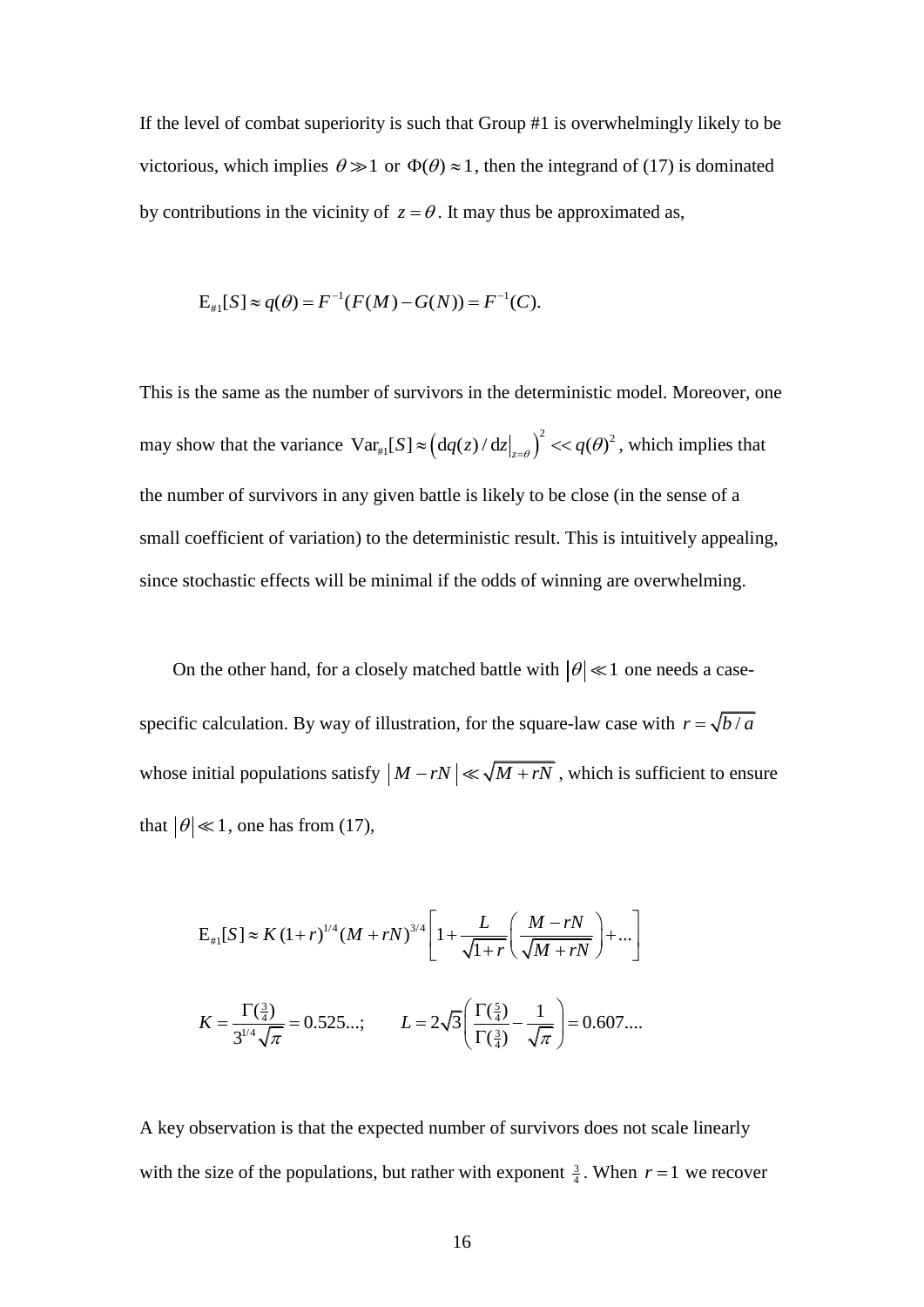the OK Corral model, wherein for a perfectly matched battle with  $M = N$  the expected number of survivors is given to leading order by  $2KM^{3/4}$  [11, 12].

It is not our intention here to exhaustively explore different modelling options. However, one can easily go beyond the square-law case by characterising the combat strengths of the two groups with a choice such as the following which features saturation at large scale;

$$
f(x) = \frac{a}{\alpha} \tanh(\alpha x);
$$
  $g(y) = \frac{b}{\beta} \tanh(\beta y).$ 

From this it follows in turn that,

$$
F(M) = \frac{a}{\alpha^2} \log \cosh(\alpha M); \qquad G(N) = \frac{b}{\beta^2} \log \cosh(\beta N)
$$

$$
\mathcal{F}(M) = \frac{a^2 M}{\alpha^2} - \frac{a^2}{\alpha^3} \tanh(\alpha M); \qquad \mathcal{G}(N) = \frac{b^2 N}{\beta^2} - \frac{b^2}{\beta^3} \tanh(\beta N).
$$

These reduce to the square-law case in situations where  $M \ll \alpha^{-1}$  and  $N \ll \beta^{-1}$ , but saturate to the so-called 'linear-law' case when  $M \gg \alpha^{-1}$  and  $N \gg \beta^{-1}$ . The latter is characteristic of sequential one-onto-one combat rather than all-onto-all combat; see e.g. the discussion in [3, 9, 10]. Through careful selection of parameters one can use these expressions in conjunction with earlier results to explore a wide range of intermediary (mixed) models.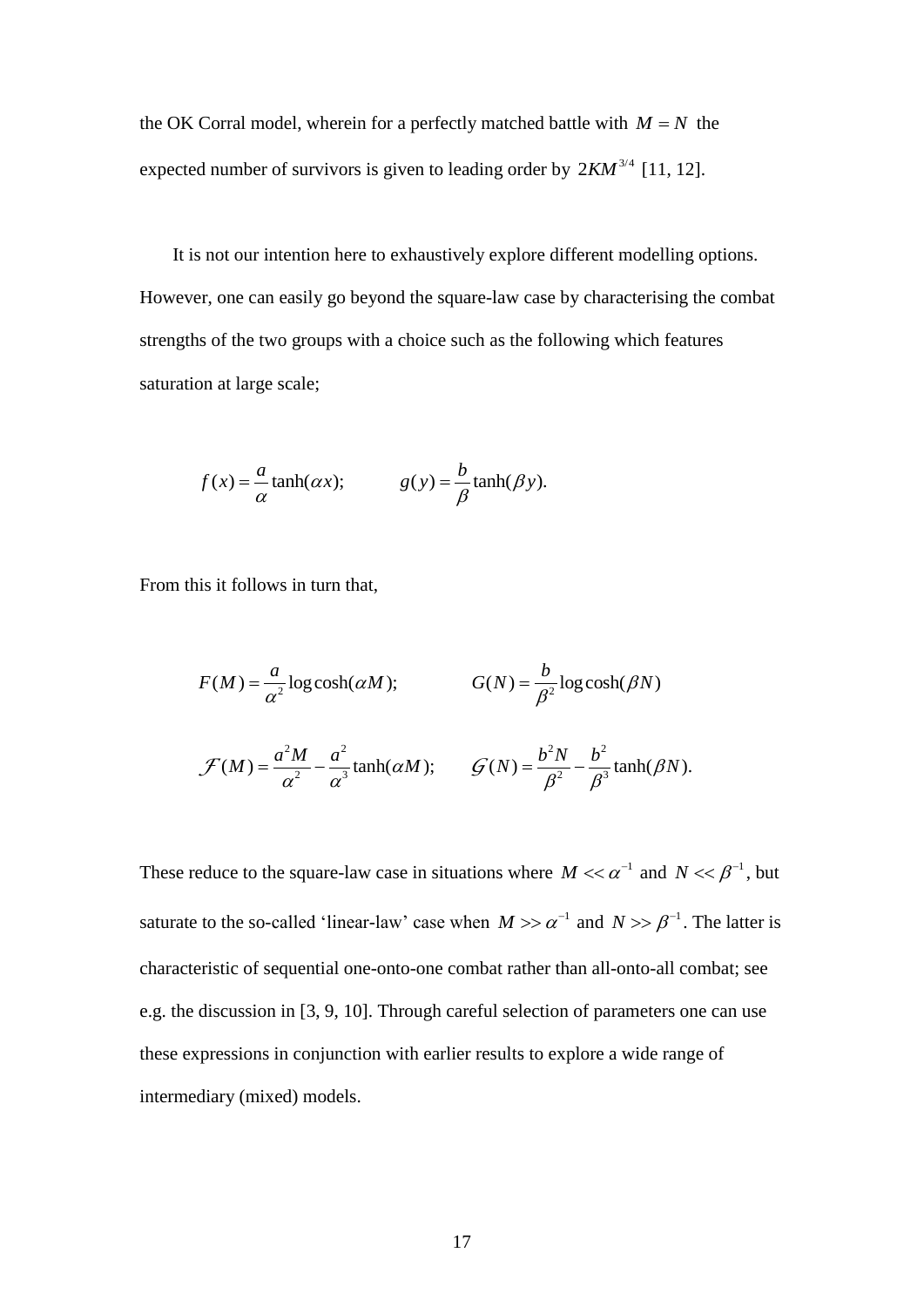We close with a tangential remark. For the weaker group to win there must be a cross-over point during the battle (see figure 1) where both groups are approximately equally matched, whereupon either group can ultimately win with probability  $\approx \frac{1}{2}$ . Thus one may write down, with increasing accuracy at large scale, that  $\Phi(-|\theta|) \approx P_{Eq} \times \frac{1}{2}$  or  $P_{Eq} \approx 2\Phi(-|\theta|)$ , where  $P_{Eq}$  is the probability that the two groups become equally matched at some juncture [15]. It then follows that the probability of the stronger group not just winning but maintaining a persistent advantage *at all stages* of the battle is given using (15) by,

$$
P_{\geq} \equiv 1 - P_{Eq} \approx \sqrt{\frac{2}{\pi}} \int_0^{|\theta|} e^{-t^2/2} dt.
$$
 (18)

One might wish for this to happen with a high degree of confidence; knowledge of  $\theta$ through (15) together with (18) provides valuable insights.

#### **4. Conclusions**

We have presented a solution to a stochastic version of Lanchester's model of combat, the key results being (7), (9) and (10), (13), from which other statistically relevant quantities may be calculated. Our principal aim has been to pull together results derived by different methods and in the context of other models. The construct allows for key asymptotic results to be derived straightforwardly. These shed important light on the nature of the model and the impact of scale and initial imbalance in shaping the subsequent dynamics.